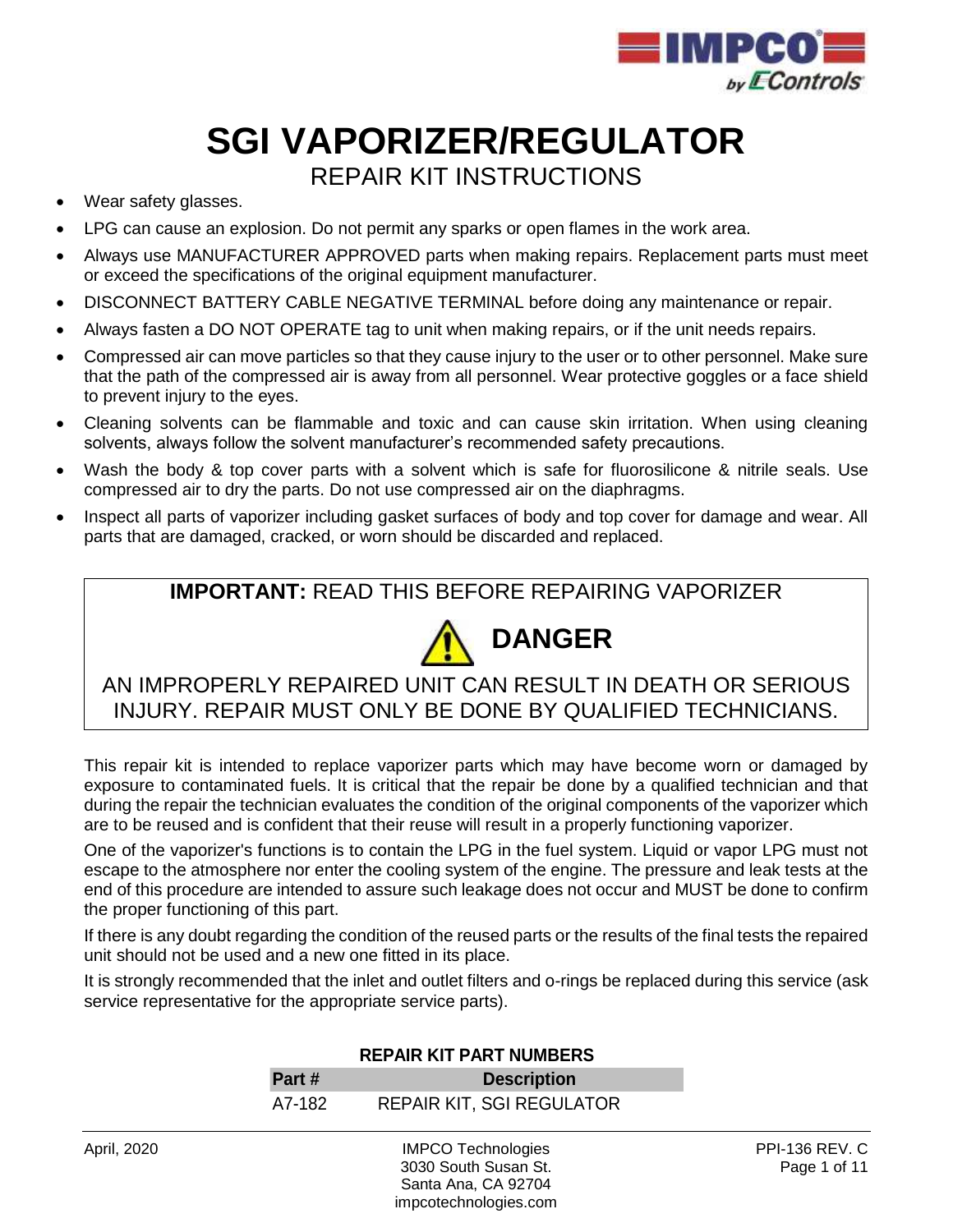

Beginning in December 2018, these kits were sold with unassembled diaphragm components, requiring trained technicians to manually rivet the assembly as part of rebuilding the regulator.

Although we have received no complaints from the field, we are concerned that the technicians may not use suitable tools/process to rivet the diaphragm assembly, resulting in a sub-standard quality joint that could lead to failure of the regulator or to possible fuel leaks. In order to ensure a consistent assembly in field, we have determined that the diaphragm should be assembled at our facility, following the same closely controlled process used for our newly assembled regulators.

Safety is our top priority and we are committed to provide the highest quality. We are kindly asking your cooperation to perform the following:

- For all prior assemblies, please confirm with your qualified technician that the diaphragm assembly process has been performed correctly.
- If you have kits that have not been assembled, please return them to the company that you purchased them from. They will supply replacement kits at no cost.

We also want to take this opportunity to remind you that IMPCO requires any technician that is intending to repair our products to be certified, properly trained and to follow closely our repair instructions. We apologize for the inconvenience and thank you for your collaboration on this matter.



**Example:** Diaphragm unassembled (Return to IMPCO)



**Example:** Diaphragm Assembled by IMPCO which has an letter "R" Stamped on plate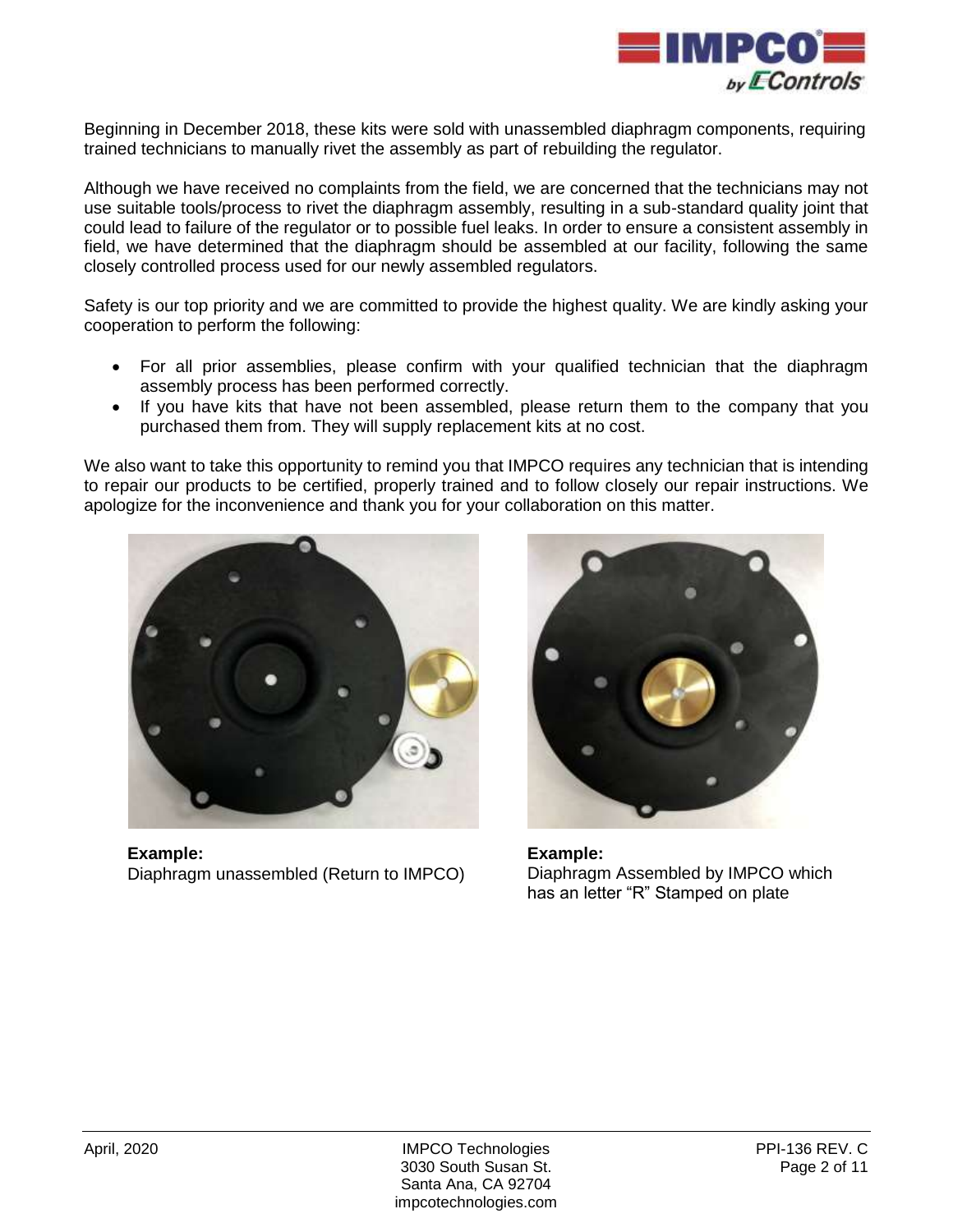



## A) Contents - IMPCO Vaporizer Rebuild Kit:

### **B)** Symbols:



## C) Required Tools:

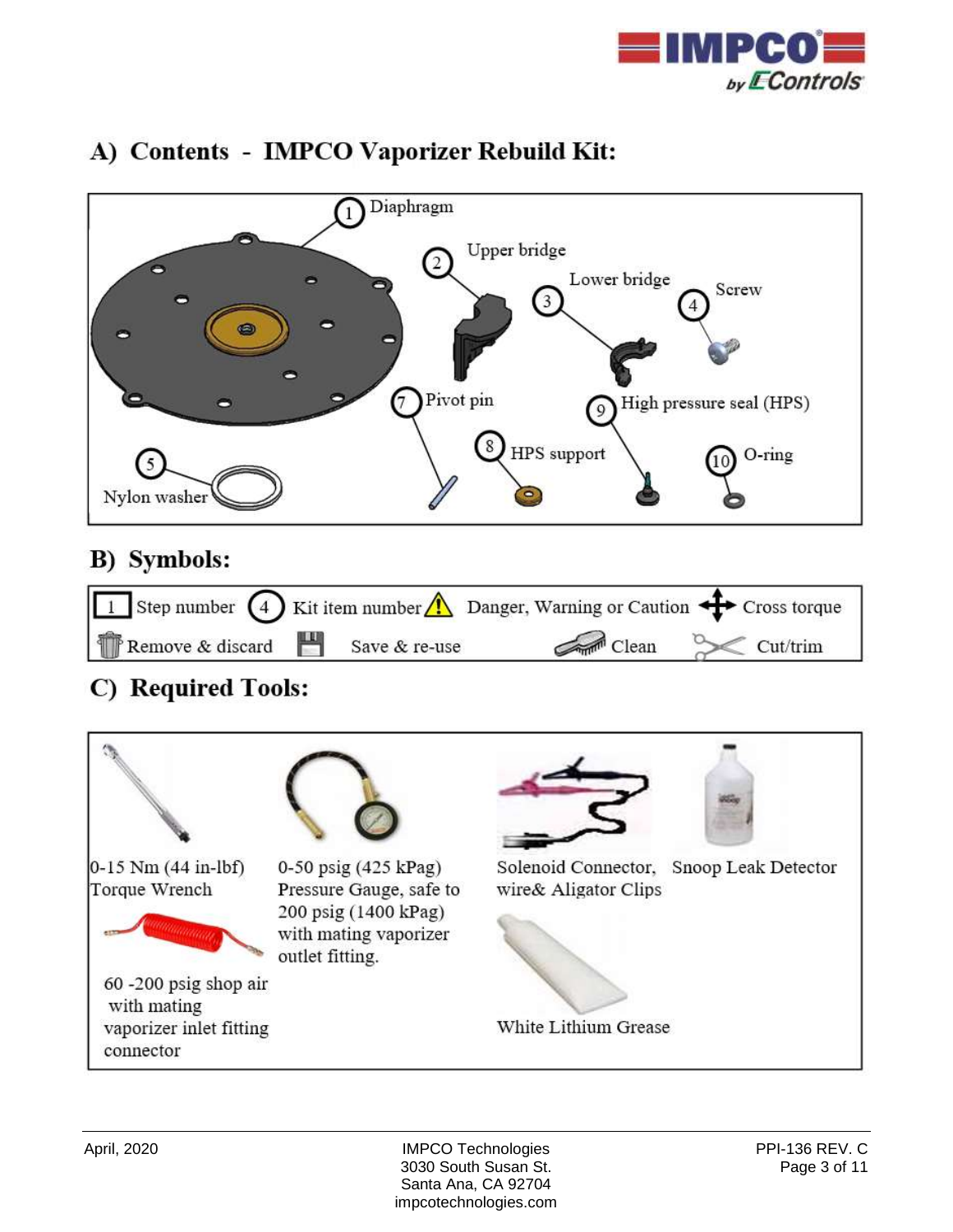



When removing the top cover take care not to scratch or damage the top cover or body surfaces that create the diaphragm seal. Any prying should be done carefully at the protruding screw bosses.

### **NOTICE**

When removing the above parts dirt & debris may fall into the vaporizer body. Be sure to clean out all such debris to prevent subsequent fuel or coolant contamination

April, 2020 **IMPCO Technologies** PPI-136 REV. C 3030 South Susan St. Page 4 of 11 Santa Ana, CA 92704 impcotechnologies.com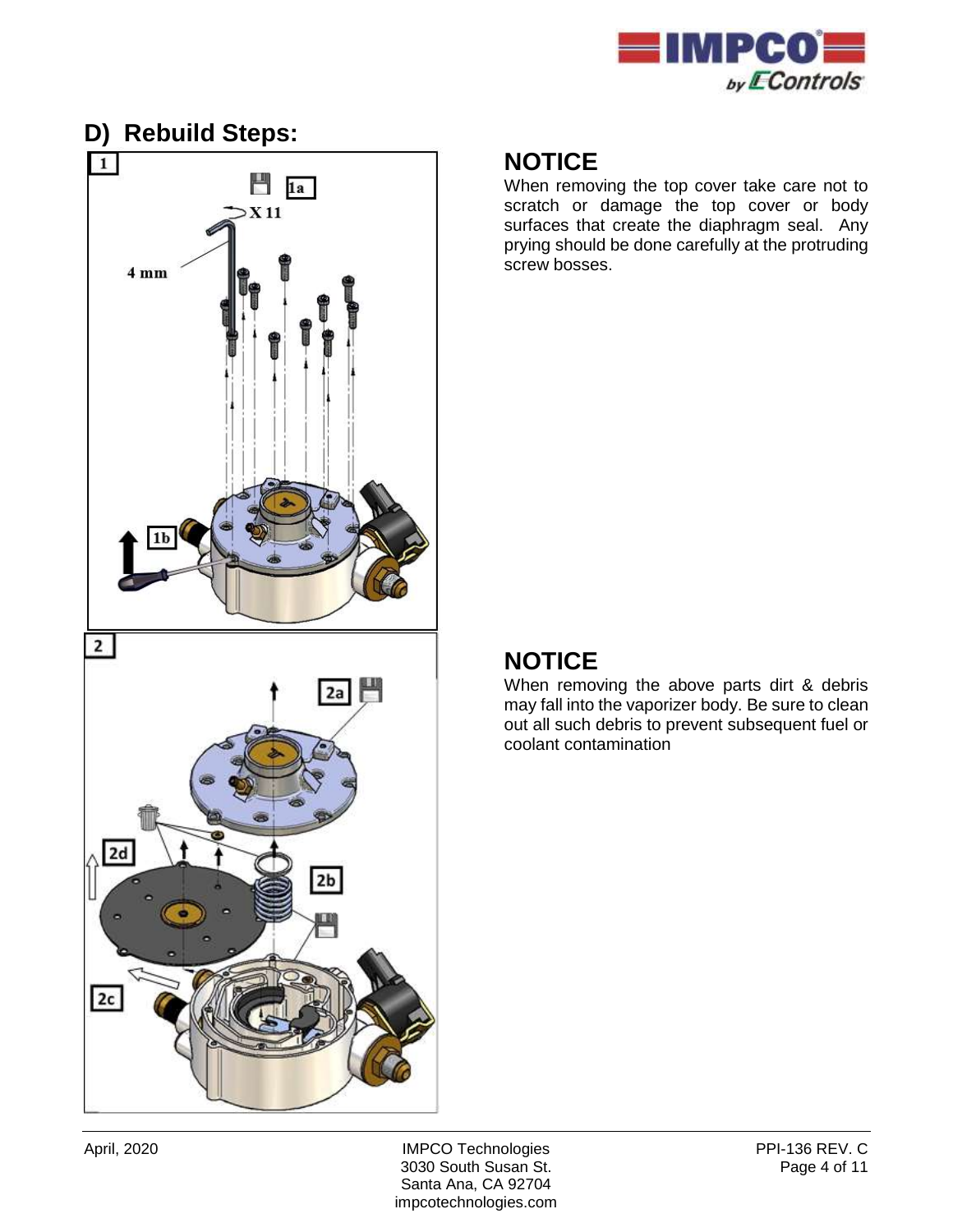

When removing the lever assembly take care not damage the high pressure seal seat on the body.





#### **NOTICE**

After removal of the lever assembly during cleaning of the body be sure to blow out any debris which may have fallen into the PRV orifice.

April, 2020 **IMPCO Technologies** PPI-136 REV. C 3030 South Susan St. Page 5 of 11 Santa Ana, CA 92704 impcotechnologies.com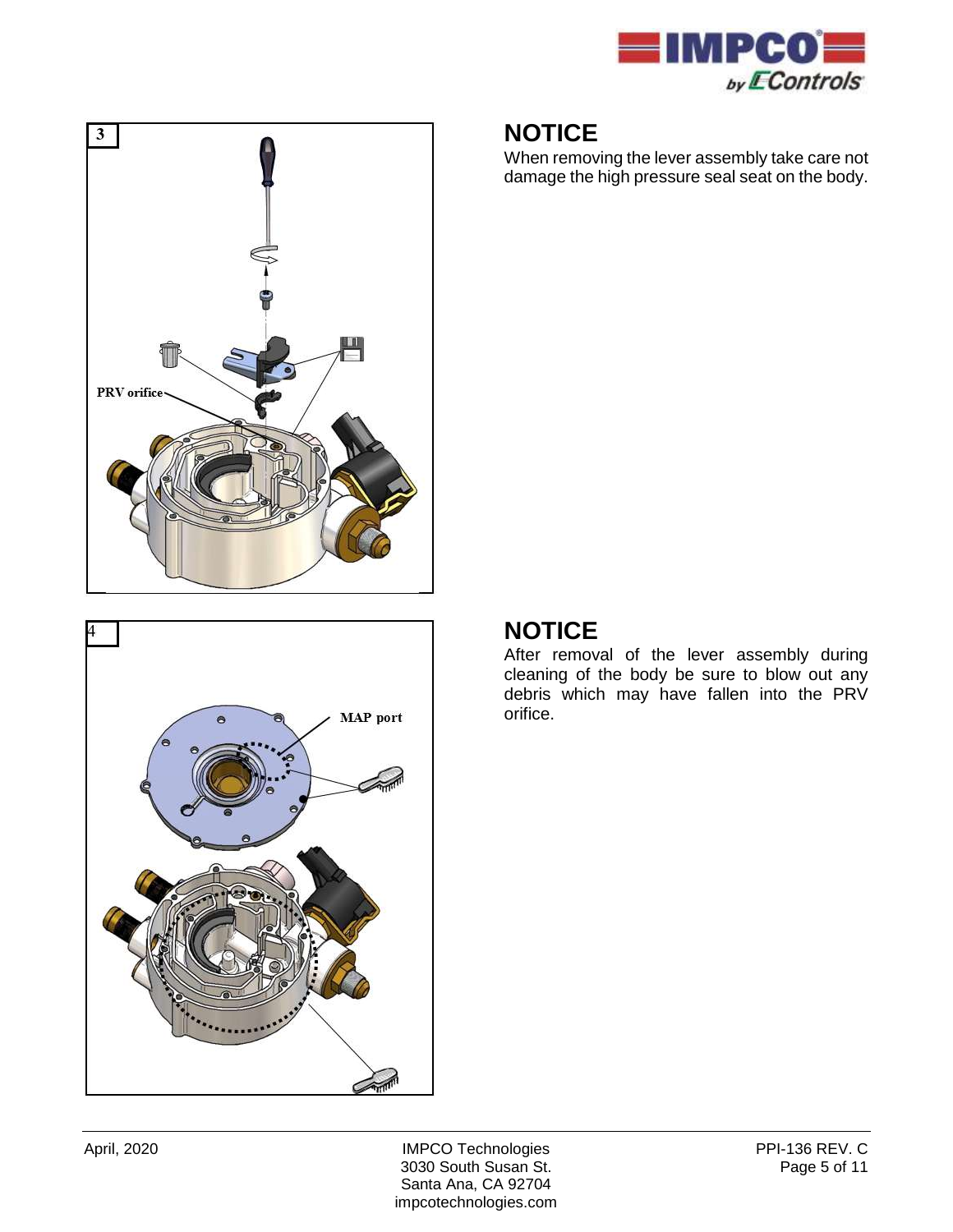

#### **IMPORTANT**

When cleaning the top cover and body take care not to scratch or gouge the metal surfaces that form the seal with the diaphragm. If there is corrosion or pitting of the body or top cover (as seen in the photograph below) a proper seal will not be achieved. If this is the case do not continue with the repair. The vaporizer must be replaced. Be sure the MAP port is free from debris or blockage.

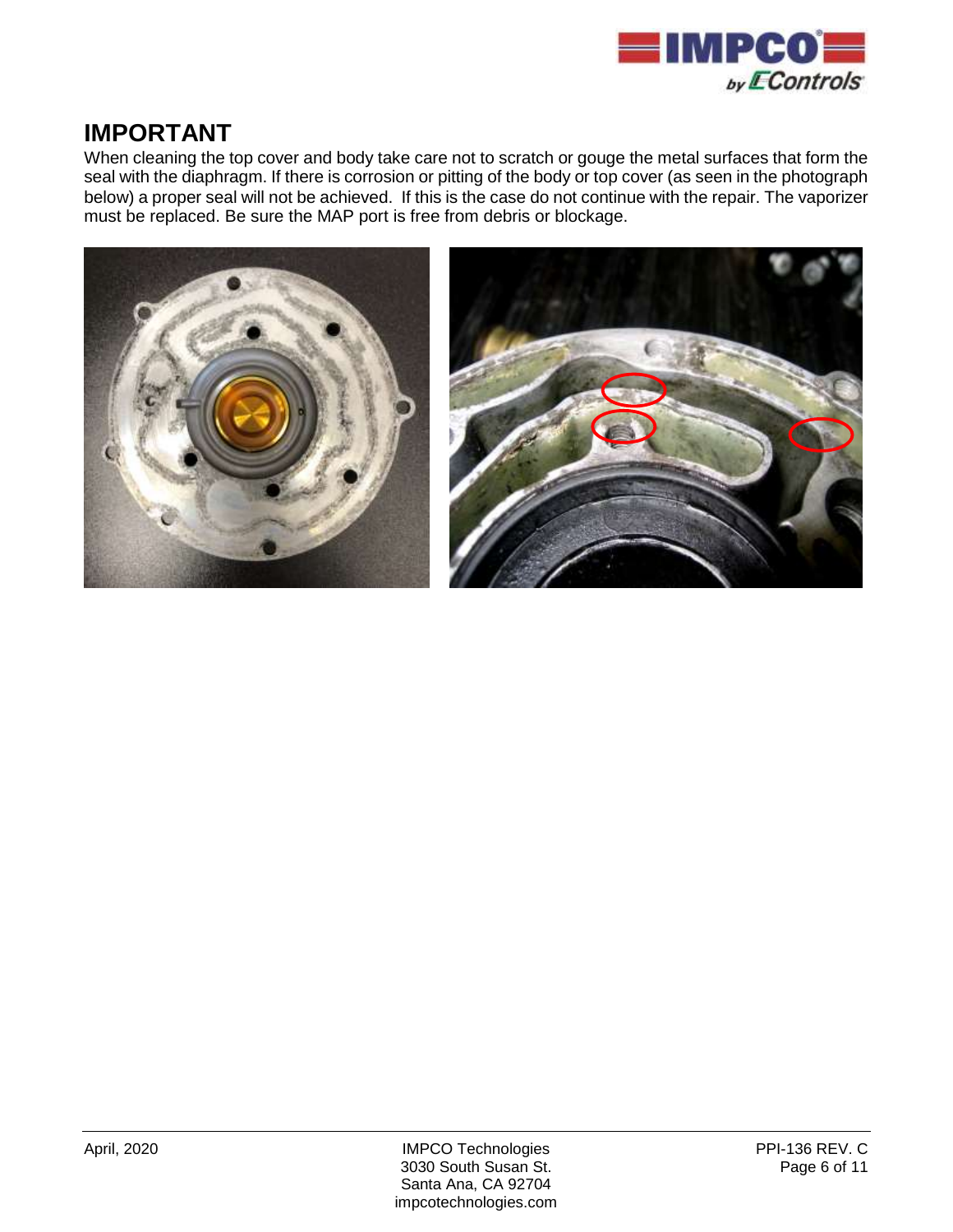



When cutting the excess of the insertion tail [6d] of the high pressure seal (9) be sure not to cut off any of the seal retention bulb or nick or cut the seal surface.

## **NOTICE**

When assembling lever assembly take care not to tear or damage upper bridge as this may degrade the vaporizers performance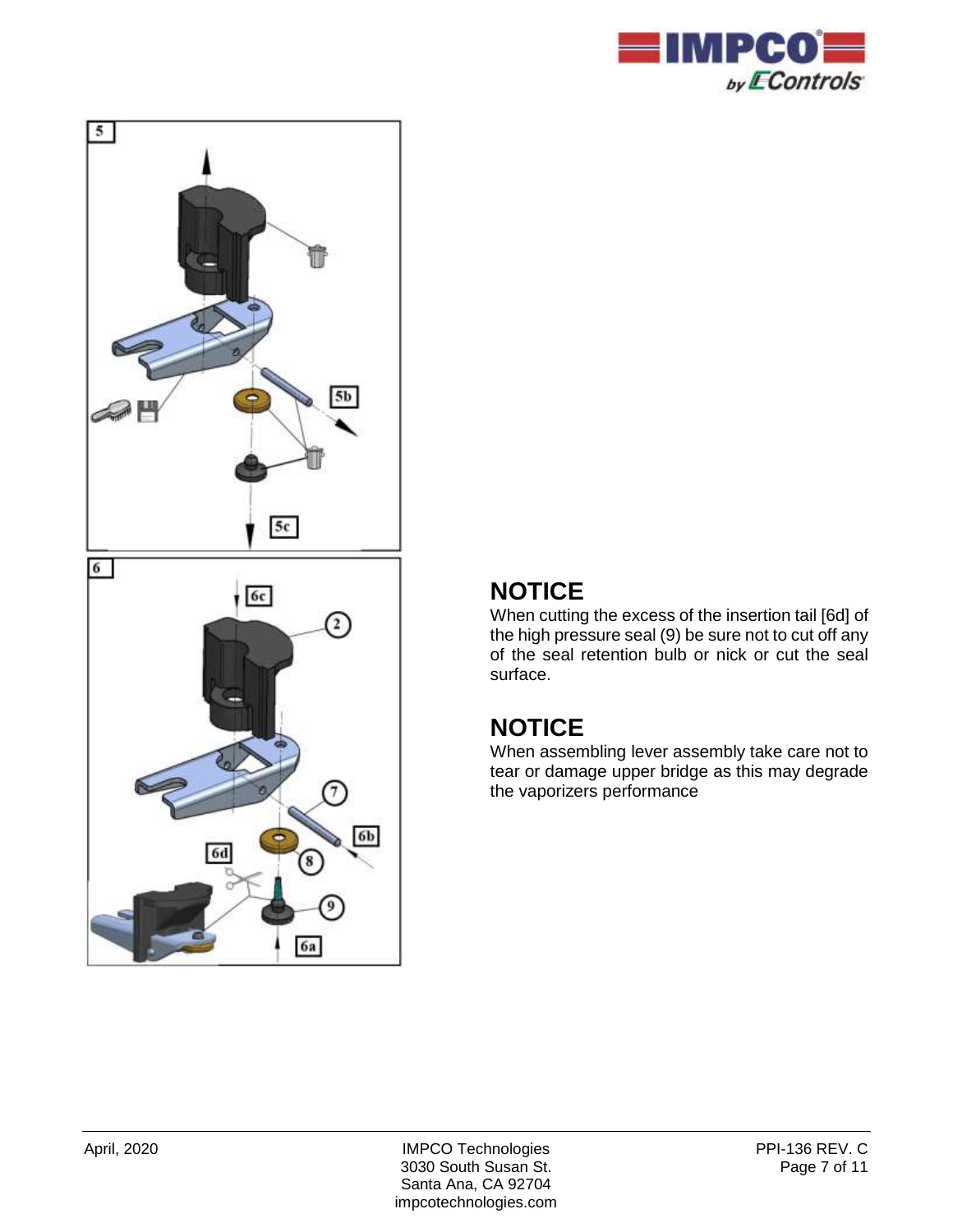

When installing the lower bridge seal (3) be sure it is installed with the ridge facing upwards.

## **NOTICE**

When installing the nylon washer (5), a small amount of white lithium grease may be used to hold the part in place during the assembly of the top cover.

#### **IMPORTANT**

The high pressure seal lever MUST be inserted into the diaphragm stem BELOW the O-Ring as shown [8b].

 **7**

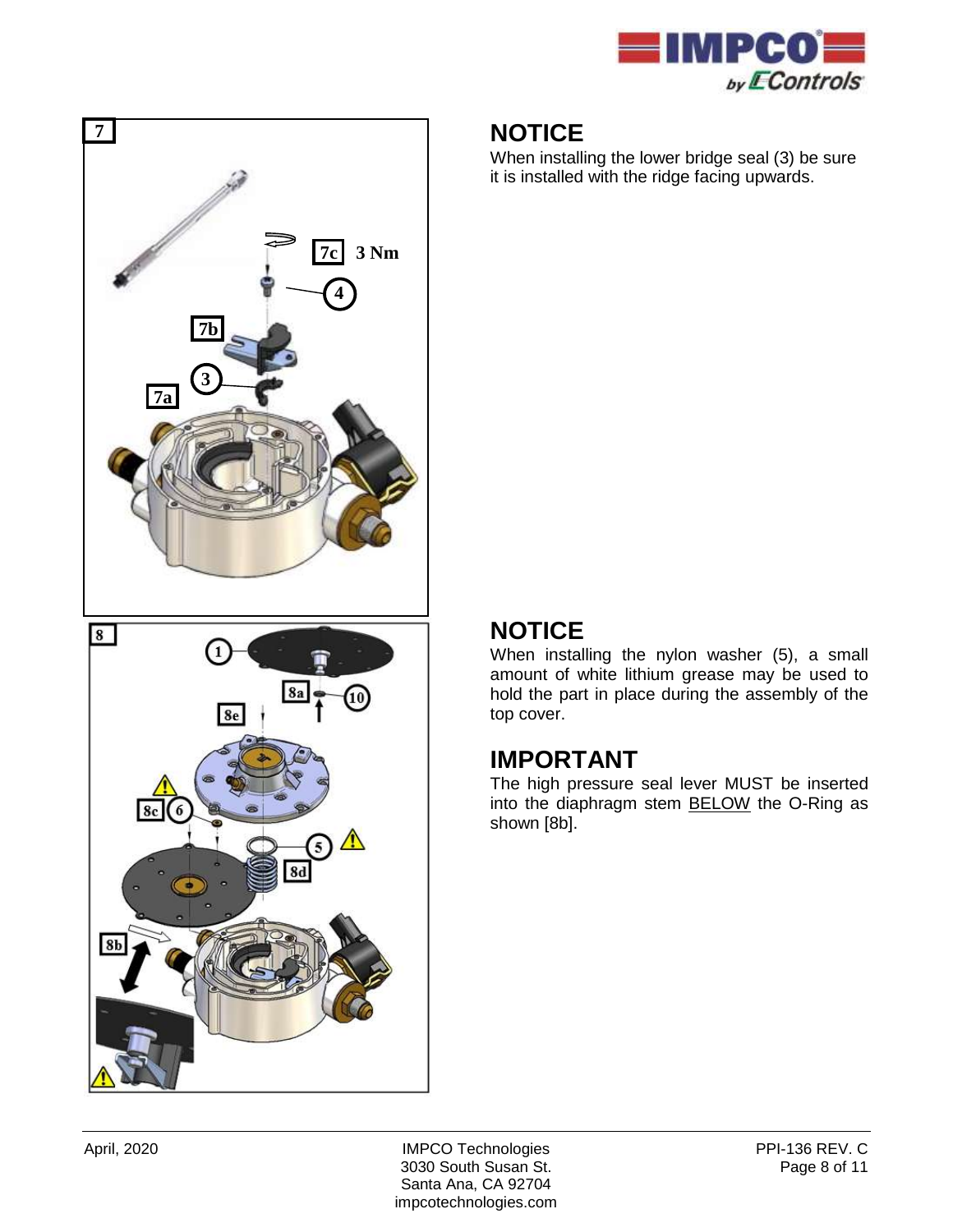



### **IMPORTANT**

Torque the top cover screws to 5 Nm alternating from one side to the other in a cross pattern. Once all 11 screws have been torqued, repeat the tightening pattern turning each screw in a further 1/8 of a turn. Re-torque all 11 screws to 5 Nm after 2 hours of operation.

Insufficient torque will result in leakage of LPG to the environment or into the coolant system of the engine. Over torque may cause thread damage or breakage of top cover screw tangs resulting in leakage of LPG to the environment or into the coolant system of the engine.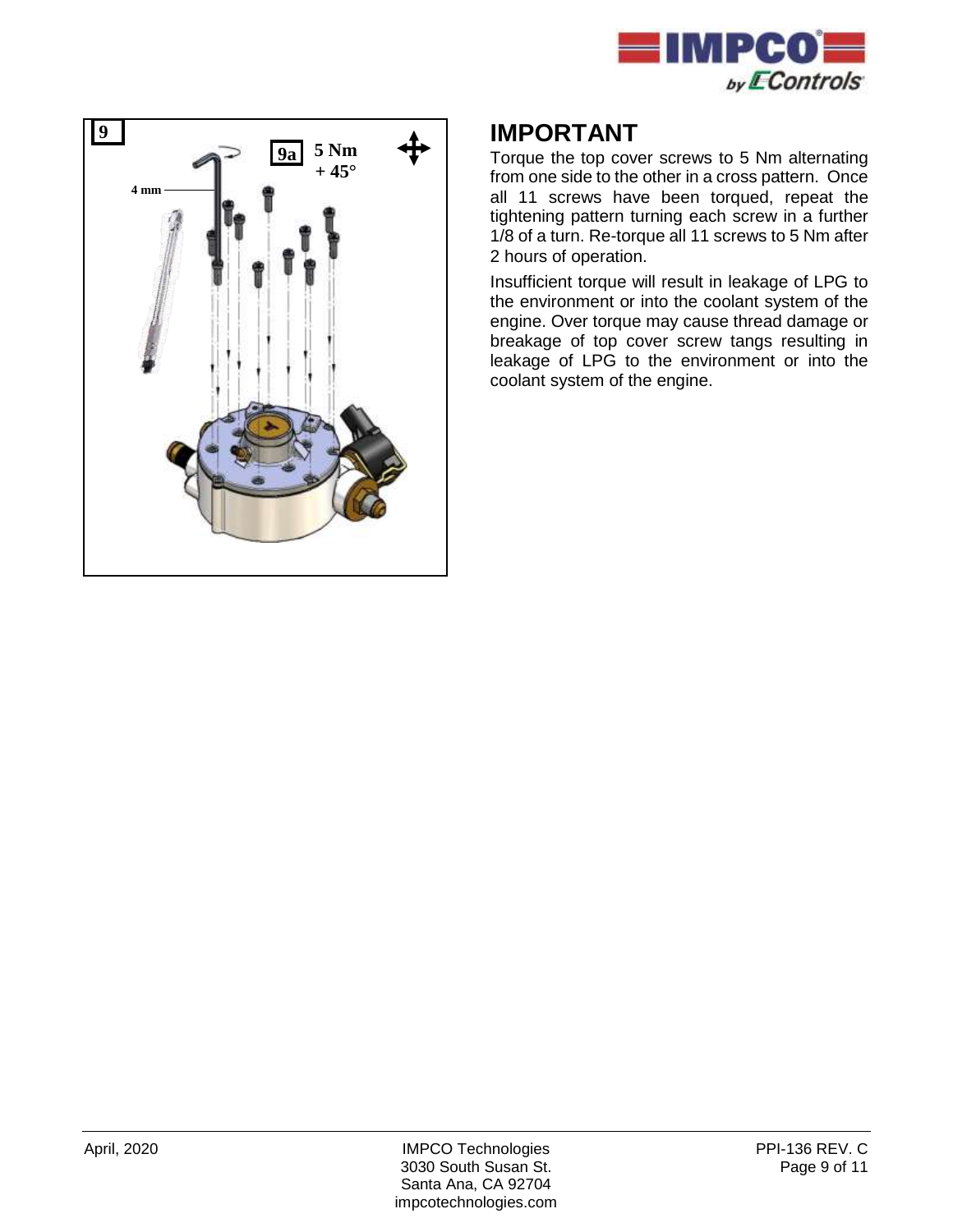



## **PRESSURE & LEAK TEST**

1. After assembly attach the hose & pressure gauge to the outlet port with a gauge capable of reading from 0 to 50 psig (425kPag).

CAUTION: the gauge must be capable of withstanding 200 psig (1400kPag).

- 2. Connect a shop air pressure source using the inlet fitting connection. The pressure source must be a minimum of 60 to a maximum of 200 psig (400 to 1400kPag).
- 3. Connect jumper cable to lock off solenoid mating connector. Then make a direct connection to a 12 volt source (battery) using the alligator clips. DO NOT use the vehicle vaporizer connection as the power only remains live for 2 seconds after key on unless the engine is running.
- 4. Check the pressure reading on the outlet pressure gauge and confirm it is in the acceptable range (see figure on the left)

## **CRITICAL**

- A. Leak testing should not be done until the proper outlet pressure has been confirmed to be present.
- B. All areas of the diaphragm seal must be checked for leaks with Snoop while the vaporizer is pressurized with air. Leaks to the coolant system MUST also be checked for by filling the coolant passages with water and watching for bubbles or creating a Snoop film over both coolant barbs and watching for leakage.
- C. Alternatively, insert the entire unit into a bucket of water to check for leaks. Continue to next step only if no leaks are found. If unit leaks do not use, replace with new vaporizer. Be sure there is no leakage out of the MAP barb of the unit.